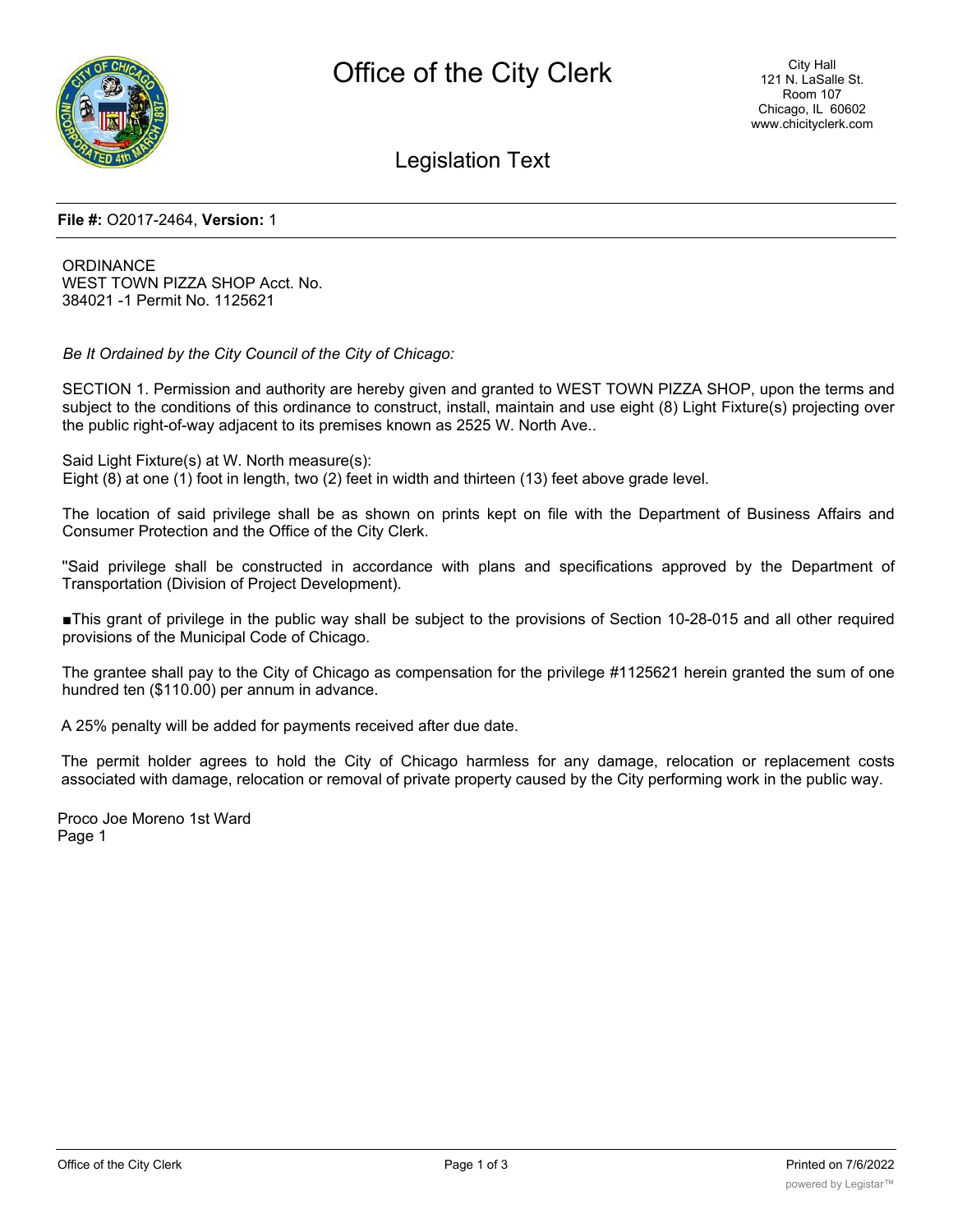Authority herein given and granted for a period of five (5) years from and after Date of Passage.

(Page 5 of 5)

CITY OF CHICAGO BACP PWU BUNDLE PERMIT APPLICATION V 02 21 14

# **APPLICATION TO USE THE PUBLIC RIGHT OF WAY**

## *EXAMPLE OF LIGHT(S) DRAWING*

# **3**

^% Department of Business Affairs and Consumer Protection (BACP) Small Business Center Dr^lwr Publ,c Way Use Umt (pwu) c,ty Hall> Room 800 121 Nortn LaSalle Street, Chicago, Illinois 60602 ccV?s<sup>l</sup>u^iBi&TccT<sup>l</sup>i8S cityofchicago org/sbc 312 74 GOBIZ (744 6249) 312 742 1974 (TTY) ^ 74 uOl